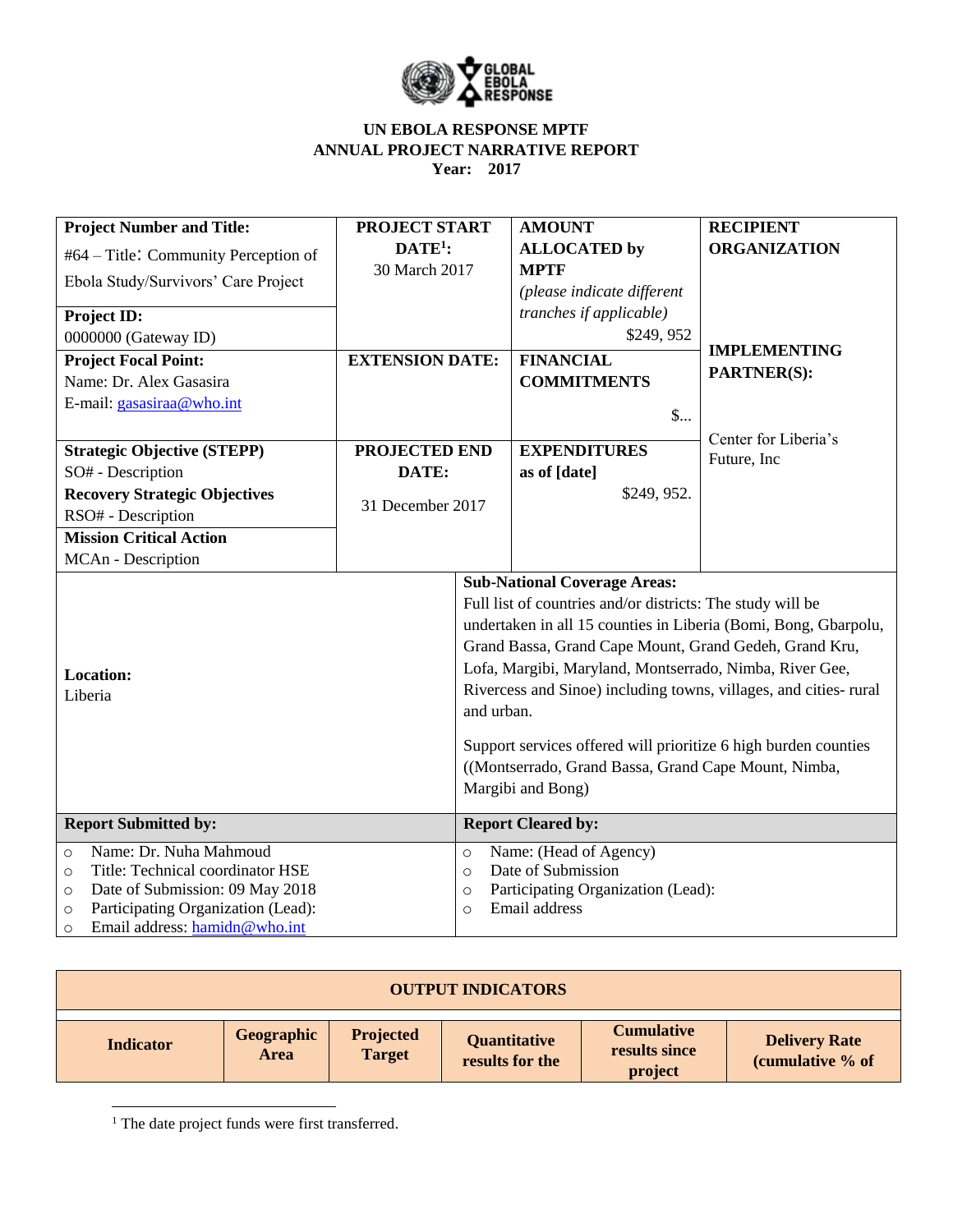

| <b>Year:</b> | 201 |  |
|--------------|-----|--|
|--------------|-----|--|

|                                                                                                                                                                           |                                                                  | (as per<br>results<br>matrix) | reporting period | commencement<br>(quantitative) | projected total)<br>as of date |  |
|---------------------------------------------------------------------------------------------------------------------------------------------------------------------------|------------------------------------------------------------------|-------------------------------|------------------|--------------------------------|--------------------------------|--|
| Description of the quantifiable indicator as set out in the approved project proposal                                                                                     |                                                                  |                               |                  |                                |                                |  |
| Documentation of<br>Indigenous<br>Knowledge on Public<br><b>Health Preparedness</b><br>and Ebola Recovery                                                                 | All 15<br>counties                                               | 6 counties                    | 6 counties       | 6 counties                     | 100%                           |  |
| Beneficiaries from<br>delivery of essential<br>services                                                                                                                   | 880                                                              | 880                           | 500              | 500                            | 100%                           |  |
| Articles Published,<br>Reports Completed,<br>and Media Contacts<br>Held (Radio, Town<br>Halls, Validation<br>Exercises,<br>Presentations,<br><b>Stakeholder Meetings)</b> | 20                                                               | 20                            | 20               | 20                             | 100%                           |  |
|                                                                                                                                                                           | <b>EFFECT INDICATORS</b> (if available for the reporting period) |                               |                  |                                |                                |  |
|                                                                                                                                                                           |                                                                  |                               |                  |                                |                                |  |

### (DELETE BEFORE SUBMISSION)

#### **Guidelines:**

The Annual programme narrative Report template is based on the UNDG 2003 template, which is currently under review and is in line with the [UNDG Results Based Management Handbook \(October 2011\).](../AppData/Roaming/Microsoft/AppData/Local/Microsoft/Windows/INetCache/Content.Outlook/1GOG3BPI/AppData/Local/Microsoft/Windows/Temporary%20Internet%20Files/AppData/Local/Microsoft/AppData/Local/Microsoft/Windows/Temporary%20Internet%20Files/Content.Outlook/AppData/Local/Microsoft/Windows/Temporary%20Internet%20Files/Content.Outlook/EPG6TJ9O/):%20%20http:/www.undg.org/docs/12316/UNDG-RBM%20Handbook-2012.pdf) Please, submit to the Technical Secretariat and the MPTF Office the annual narrative reports as per requirement indicated in the Ebola Response MOU at the Section IV Reporting para 2(a), which states:

*Each Recipient Organization will provide the Trust Fund Secretariat with the following statements and reports prepared in accordance with the reporting procedures applicable to the Recipient Organization concerned, as set forth in the TOR and the UN MOU. The Recipient Organizations will endeavour to harmonize their reporting formats to the extent possible:* 

*(a) Annual narrative progress reports, to be provided no later than three months (31 March) after the end of the*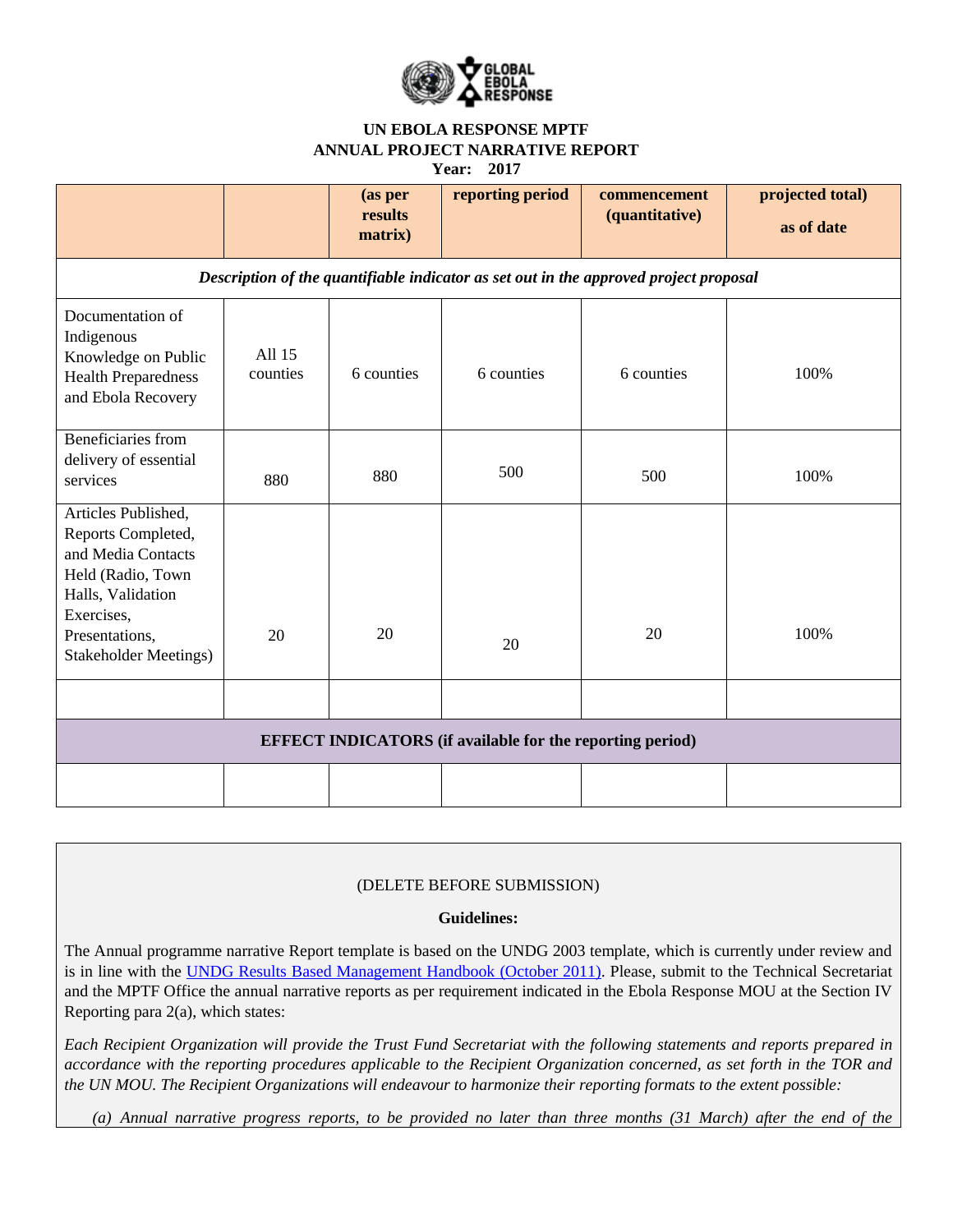

**Year: 2017**

#### *calendar year;*

In preparation of the Annual programme narrative report, please indicate an assessment of the current implementation status and results (the Result Based Matrix template is included). Please, outline the progress of the activities implemented, giving particular accent to the current reporting exercise period (1 Jan 2016 – 31 Dec 2016) attach any additional relevant information and photographs, assessments, evaluations and studies undertaken or published.

#### **Formatting Instructions:**

- The report should be between 5 and 7 pages. Please spell out all abbreviations and acronyms used in the report.
- Format the entire document using the following font: 12 point \_ Times New Roman
- The report should be submitted in one single Word and one signed PDF file.
- Annexes can be added to the report, but need to be clearly referenced, using footnotes or endnotes within the body of the narrative.
- Photographs can be also shared in High Resolution format via Drop Box or Flickr

## **PROGRAMME REPORT FORMAT**

## **EXECUTIVE SUMMARY**

In ½ to 1 page, summarise the key achievements of programme in terms of outcomes and outputs. Please, list the main activities implemented for the project, and describe the progress made during the current reporting period. Explain how the outcome(s) indicated in the Matrix have contributed to the project objective(s) through the Mission Critical Action (MCA) for the Response and the Recovery Strategic Objective (RSO) for Recovery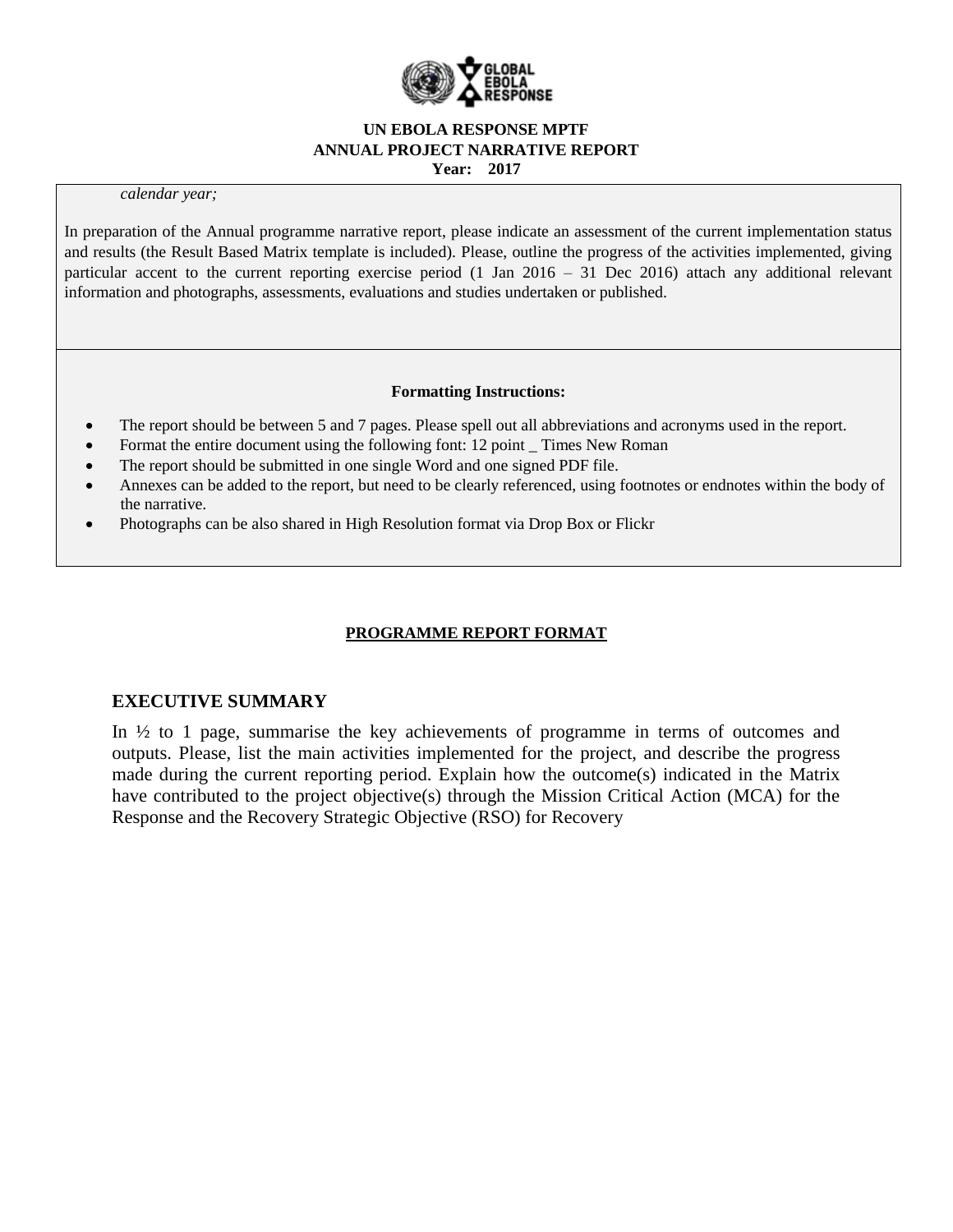

**Current Situation and Trend** (*please provide a brief introduction to the project and the related outcomes in relation to implementation of the project (1-2 paragraphs)*)

The devastating Ebola Disease Outbreak (EVD) in 2014-2016 in West Africa, Liberia became the most heavily affected country, with widespread loss of lives and devastation to society. The impact of Ebola has been pervasive and far-reaching, affecting individuals and communities psychologically, economically, and socially. The aftermath of the Ebola outbreak presents challenging times for Liberian families and communities, most especially, the nation's Ebola-affected populations, which face unparalleled needs as long-term unemployment, hunger, health complications, and homelessness.

Preliminary research findings from the Center for Liberia's Future (CFLF) on community perceptions of Ebola survivors and affected populations depict a broad spectrum of needs. Ebola survivors, orphans, and caregivers highlight an array of health, economic, psychosocial, educational and general livelihood needs. Survivors report health problems related to their eyes, muscles, and head (neurological). Manifesting the trauma that many suffered, adults report mood swings, regular nightmares, problems maintaining social relationships, while orphans are reported to be involved in physical fights with peers, high drop-out rates from school, coupled with sexual promiscuity, even low levels of involvement in criminal behaviors. Caregivers highlight that economic hardships are their number one challenge. In the education realm, orphans face the need for tuition, uniforms, transportation fare, textbooks, and stationeries.

World health Organization in collaboration with the implementing partner Center for Liberia's Future, planned the community Perception of Ebola Study/Survivors' Care Project, to address the strategic objective of ensuring essential services for Ebola affected populations: survivors, orphans, and caregivers in Liberia. Rather than taking a prescriptive approach to messaging and community engagement, as many previous Ebola response projects have done. The project consisted of three parts: 1) a perception study to understand how Liberian's perceive Ebola and the type of support survivors need to enhance their reintegration into society, 2) public outreach to share the findings, and 3) service delivery for survivors and affected populations based on needs identified through the survey.

1000 direct beneficiaries will participate in the community perception survey. 500 people will receive services based on their articulated needs.

# **Narrative section** *(About 1,000 words)***:**

Ebola survivors, orphans, and caregivers are highly stigmatized and discriminated against and as such, engage in continued mobility to achieve anonymity. As such, when targeted beneficiaries were engaged, they were found to be mobile. Tracking them imposed hardships on staff. Some were found, but others were not located in the process. Yet still, we managed to distribute rice (the clients' most preferred supplies) to the targeted 500 beneficiaries in all the 6 targeted counties.

One of our key achievements is that we visited all 15 counties including the 6 targeted counties, the latter for service delivery.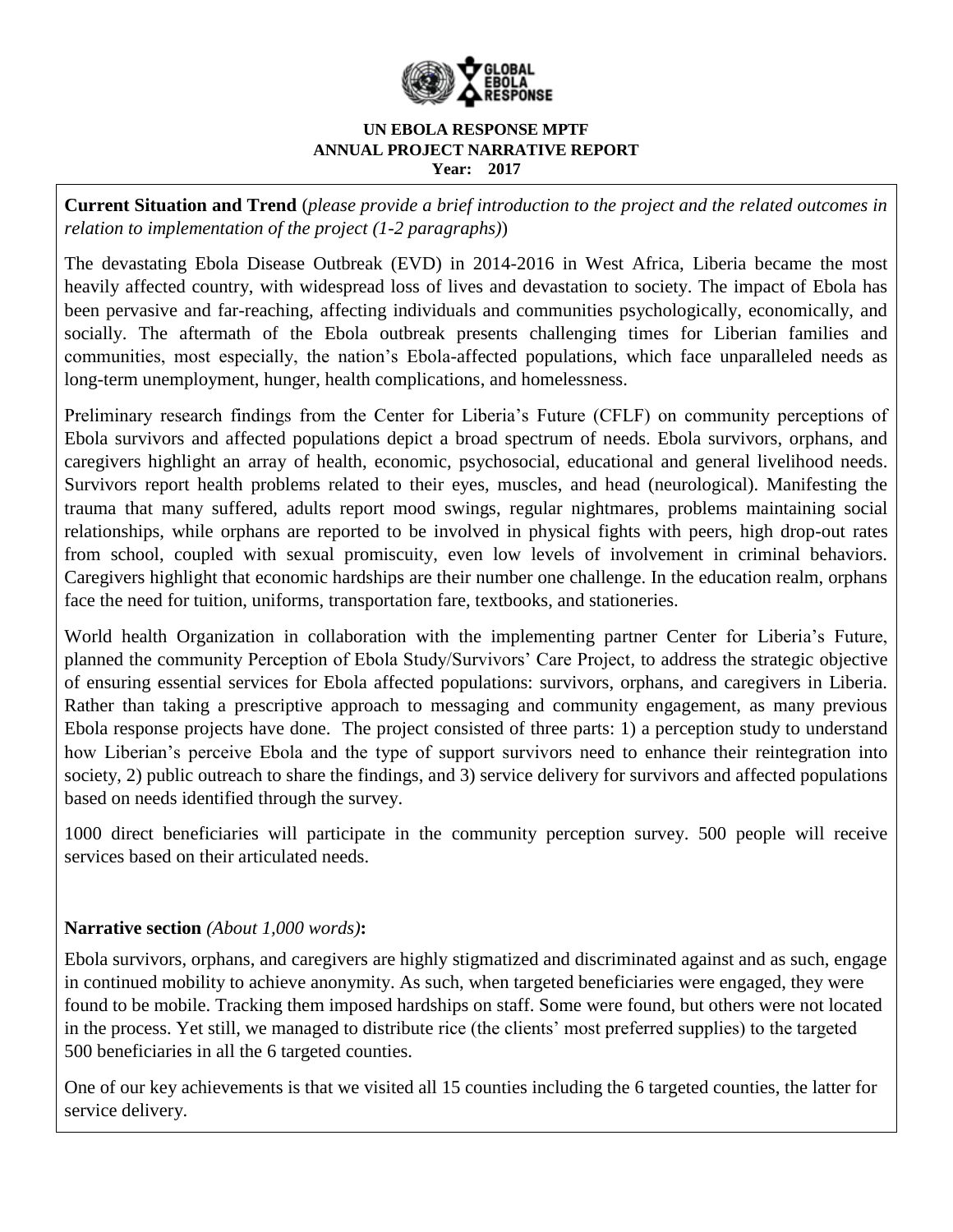

## **Key Achievements:**

# *1. National Perception Survey*

One of our key achievements is that we visited all 15 counties. Secondly, CFLF also were able to complete the requisite procurement activities and to recruit and interview 880 study participants out of the targeted 1000 given that the target population is hard-to-reach, under-researched, and most importantly frequently mobile seeking anonymity due to heightened stigma and discrimination meted out at them.

Key findings from the study:

- Risk of transmission to HCWs remains high due to perceived ongoing low adherence to IPC practices.
- Orphans face isolation, exploitation, rejection and stigma in their everyday life with no systemic interventions to address these needs
- The intensity of stigma has reduced considerably since the end of the epidemic, but not systematically across the country
- Perceived widespread poverty and malnutrition among orphans and caregivers.
- One- time emergency support provided by GoL and donor partners is unsustainable.
- Many orphans have drop out from school, especially older ones who must peddle goods or get involved in illicit activities to care for their siblings.
- Orphans serve providers for caregivers' biological children and/or face threats of sexual abuse from older adults – caregivers and others.
- Trauma, evident by continuing expression of grief among orphans and some orphans broke down during interviews or others remained mute.
- Caregivers lack sustained public, familial, and psychosocial supports addressing the behavioral needs of despondent and defiant orphans.
- Preparedness level is not uniform across the country due to local dynamics and differences in cultural practices or access to health
- Should an EVD outbreak of the 2014-2015 magnitude occur, the nation is unprepared to respond efficiently and effectively (minimizing infection rates and associated casualties).

Additional achievement included training a research team of 6 people on how to conduct community perception study, conduct interviews with hard to reach populations, data analysis, report and article writing as well as making presentations to variety of different audiences in person and on the radio/TV.

# **2. Public Outreach and Education**

The final project report has been completed and validated, the staff supported the next stage of the project, sharing the findings with key stakeholders, and the general community. CFLF presented the research finding to the President and the Cabinet of the Republic of Liberia and the Senior Management teams at the Ministry of Health and the National Public Health Institute of Liberia (NPHIL). Articles have been published in the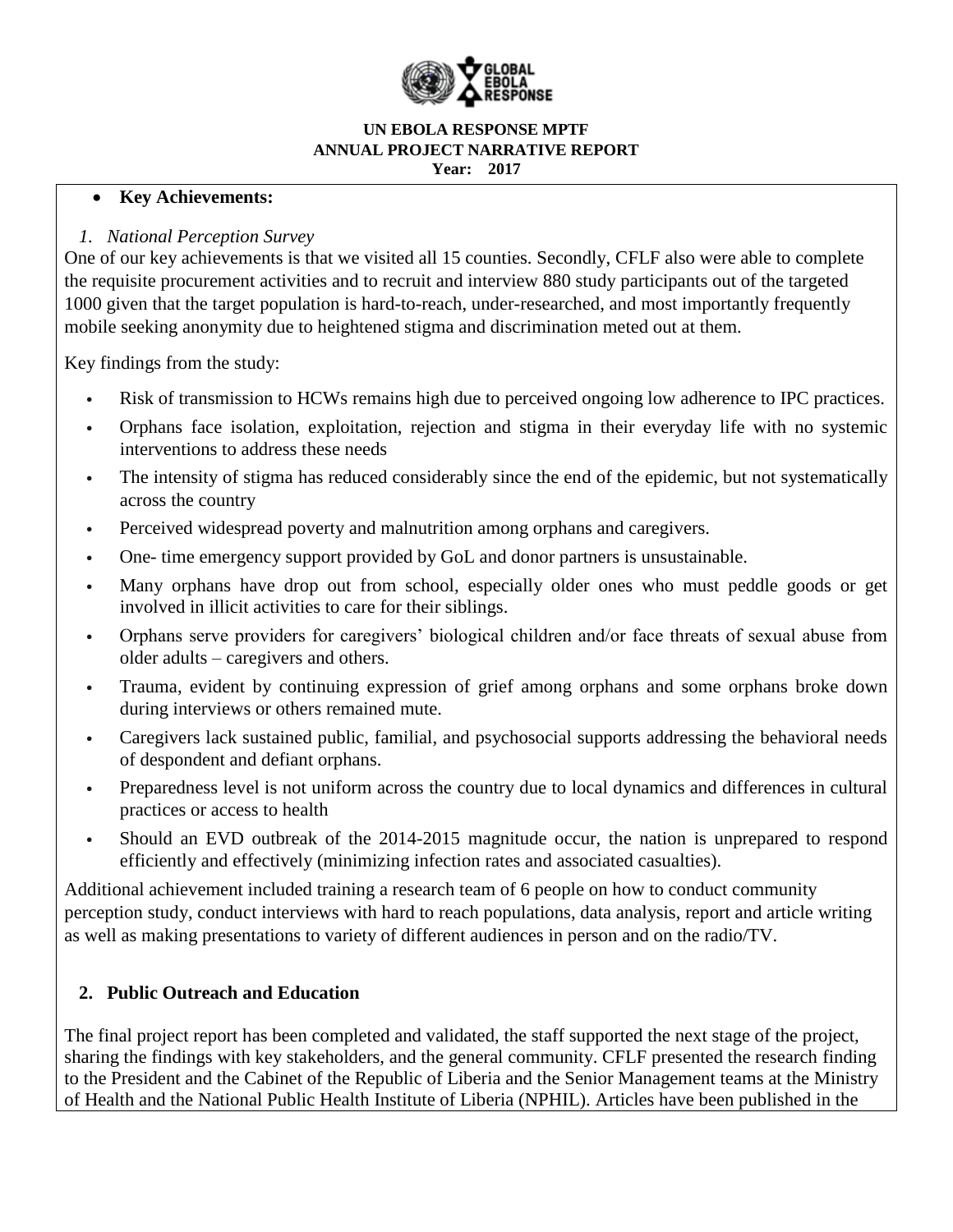

local dailies and ready for academic journals. Presentations have been made on local radio stations and to different audiences regarding the research.

The research findings on preparedness have being presented to selective audiences being cautious that it could spur unwarranted fear if presented to the general public. The final report and presentation are also provided to WHO electronically.

*3. Service Delivery for Survivors and Affected Individuals:*

The research study consists of four main focus groups including; survivors, caregivers, orphans and other community leaders (i.e. religious leaders, teachers, chief medical officers, police officers and motorcycle riders). While documenting their perceptions, experiences and health seeking behaviors, preliminary findings have uncovered a strained communal care system in which few resources are available for these populations. Urgent need exists to build an imaginative model of social service delivery to attend to the emerging needs of this special population. CFLF able to distribute rice (the clients' most preferred supplies) to the targeted 500 beneficiaries in all the 6 targeted counties (Montserrado, Grand Bassa, Grand Cape Mount, Nimba, Margibi and Bong).

The affected individuals and support provided can be divided into two groups:

- 1. Orphans (as a result of Ebola) and Caregivers: most significant needs are for livelihoods
- 2. Survivors: have varied needs, including health needs and livelihoods needs

| <b>No. of Beneficiaries</b><br>(Research/Supplies) |     |
|----------------------------------------------------|-----|
| Women                                              | 311 |
| <b>Girls</b>                                       | 110 |
| Men                                                | 360 |
| <b>Boys</b>                                        | 99  |
| <b>Total</b>                                       | 880 |

 **Delays or Deviations** *– (Please indicate, if applicable, any reason that may have contributed to any delays or deviation, and describe the measures adopted to move forward to achieve the expected results )*

*NA*

- **Best Practice and Summary Evaluation** *– (Please indicate what are the best practice guidelines adopted and the impact on the implementation process)*
- **Lessons learned** *– (Please, share a couple of lessons learned that can be beneficial for future projects)*